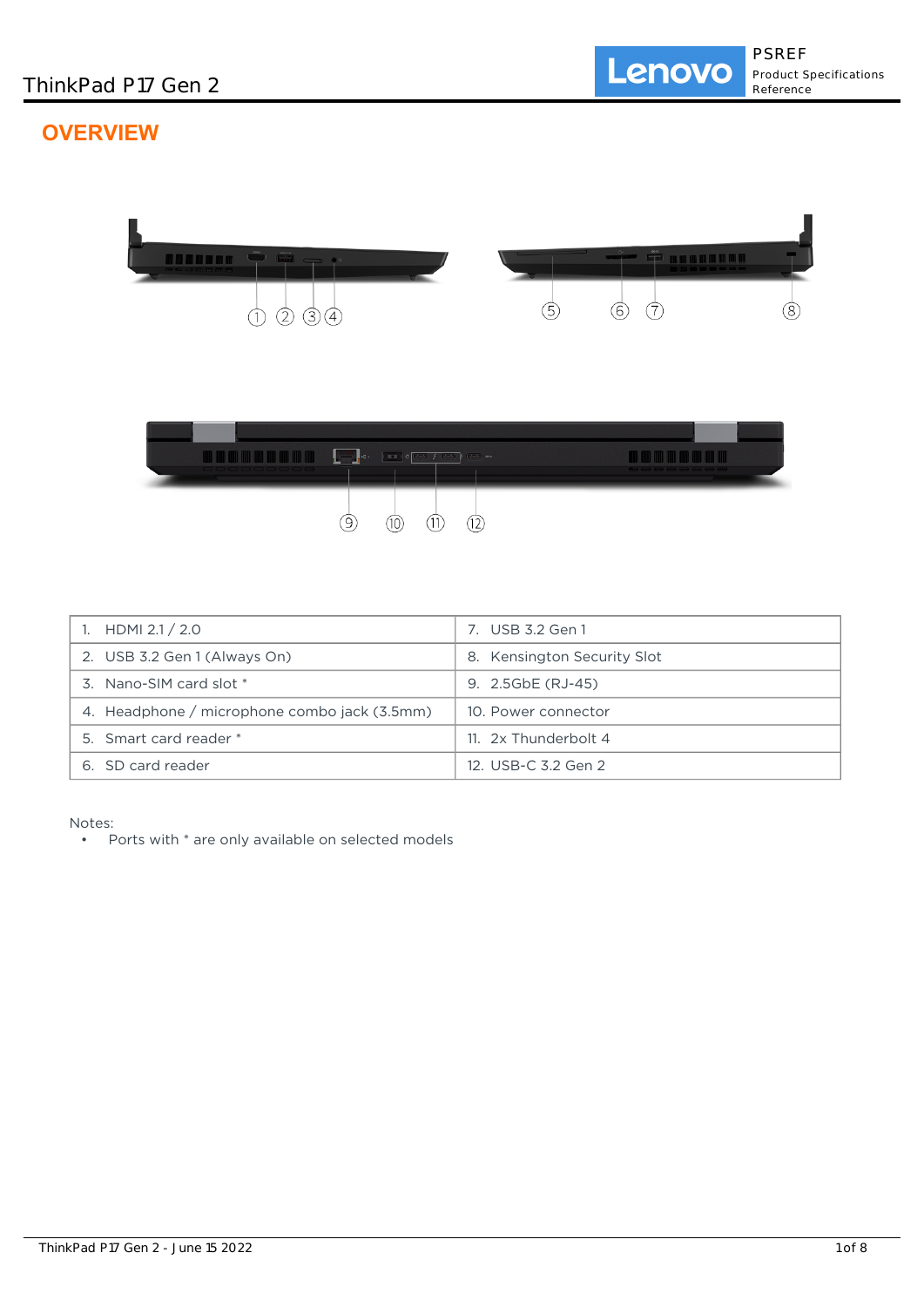# ThinkPad P17 Gen 2

# **PERFORMANCE**

# **Processor**

### **Processor Family**

11th Generation Intel® Core™ i5 / i7 / i9 or Intel Xeon® Processor

## **Processor**\*\*

|                |   |    |           |           |             |           | Processor Name Cores Threads Base Frequency Max Frequency Cache Memory Support Processor Graphics |
|----------------|---|----|-----------|-----------|-------------|-----------|---------------------------------------------------------------------------------------------------|
| Core i5-11500H | 6 | 12 | $2.9$ GHz | $4.6$ GHz | 12MB        | DDR4-3200 | Intel UHD Graphics                                                                                |
| Core i7-11800H | 8 | 16 | 2.3GHz    | $4.6$ GHz | 24MB        | DDR4-3200 | Intel UHD Graphics                                                                                |
| Core i7-11850H | 8 | 16 | 2.5GHz    | 4.8GHz    | 24MB        | DDR4-3200 | Intel UHD Graphics                                                                                |
| Core i9-11950H | 8 | 16 | $2.6$ GHz | $5.0$ GHz | <b>24MB</b> | DDR4-3200 | Intel UHD Graphics                                                                                |
| Xeon W-11855M  | 6 | 12 | $3.2$ GHz | 4.9GHz    | 18MB        | DDR4-3200 | Intel UHD Graphics                                                                                |
| Xeon W-11955M  | 8 | 16 | $2.6$ GHz | 5.0GHz    | 24MB        | DDR4-3200 | Intel UHD Graphics                                                                                |

# **Operating System**

### **Operating System**\*\*

- Windows® 11 Pro 64
- Windows 11 Pro 64 for Workstations
- Windows 11 Home 64
- Windows 11 DG Windows 10 Pro 64
- Windows 11 DG Windows 10 Pro 64 for Workstations
- Windows 10 Pro 64
- Windows 10 Pro 64 for Workstations
- Windows 10 Home 64
- Ubuntu Linux LTS
- Red Hat Enterprise Linux (certified only)

# **Graphics**

### **Graphics**\*\*

| Graphics                                                               | Type | Memory                                  | TGP   Key Features |
|------------------------------------------------------------------------|------|-----------------------------------------|--------------------|
| NVIDIA® RTX A5000 Laptop GPU Discrete 16GB GDDR6 115W DirectX® 12      |      |                                         |                    |
| NVIDIA T1200 Laptop GPU                                                |      | Discrete 4GB GDDR6 60W DirectX 12       |                    |
| NVIDIA RTX A4000 Laptop GPU                                            |      | Discrete 8GB GDDR6 115W DirectX 12      |                    |
| NVIDIA RTX A2000 Laptop GPU                                            |      | Discrete   4GB GDDR6   60W   DirectX 12 |                    |
| NVIDIA RTX A3000 Laptop GPU   Discrete   6GB GDDR6   115W   DirectX 12 |      |                                         |                    |

# **Monitor Support**

### **Monitor Support**

Supports up to 5 independent displays (native display and 4 external monitors via HDMI®, USB-C®, or Thunderbolt™) on hybrid mode only

- HDMI supports up to 4K@60Hz on NVIDIA T1200, 8K@60Hz on other discrete graphics
- USB-C up to 5120x3200@60Hz
- Thunderbolt supports up to 5120x3200@60Hz

# **Chipset**

## **Chipset**

Intel WM590 chipset

# **Memory**

**Max Memory**[1]

Up to 128GB DDR4-3200

## **Memory Slots**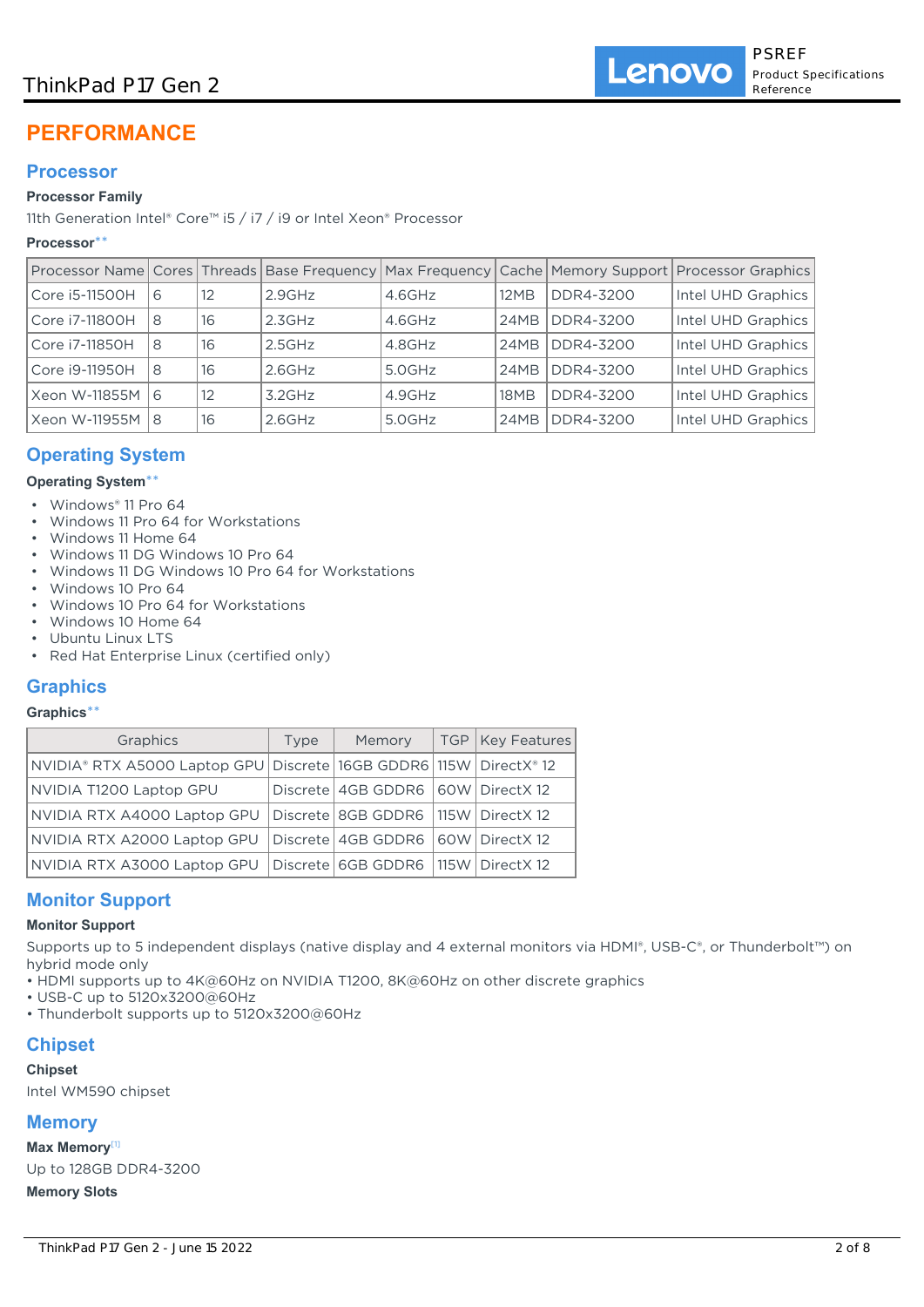# ThinkPad P17 Gen 2

Lenovo

Four DDR4 SO-DIMM slots, dual-channel capable

### **Memory Type**\*\*

- DDR4-3200 ECC
- DDR4-3200 non-ECC

### **Memory Protection**

ECC on models with ECC DIMMs and Xeon processor

Notes:

1. The max memory is based on the test results with current Lenovo® memory offerings. The system may support more memory as the technology develops.

## **Storage**

### **Storage Support**[1]

Up to three drives, 3x M.2 SSD • M.2 2280 SSD up to 2TB

### **Storage Slot<sup>[2]</sup>**

Three M.2 slots

- Two M.2 2280 PCIe® Gen 3x4 slots, support M.2 2280 SSD
- One M.2 2280 PCIe Gen 4x4 slot, supports M.2 2280 SSD

### **Storage Type**\*\*\*

| Disk Type | Interface                                              | <b>RPM</b> | <b>Offering</b>           | Security     |
|-----------|--------------------------------------------------------|------------|---------------------------|--------------|
|           | M.2 2280 SSD   PCIe NVMe®, PCIe 4.0 x4 Performance   - |            | 512GB / 1TB / 2TB         | $\cup$ Opal2 |
|           | M.2 2280 SSD   PCIe NVMe, PCIe x4                      |            | 256GB / 512GB / 1TB Opal2 |              |

## **RAID**[3]

RAID 0/1 support on two M.2 PCIe Gen 3x4 slots

Notes:

- 1. The storage capacity supported is based on the test results with current Lenovo storage offerings. The system may support larger storage as the technology develops.
- 2. M.2 PCIe Gen 4 SSD in a M.2 PCIe Gen 3 slot runs at PCIe Gen 3 speeds
- 3. Opal capability is not available in RAID mode.

# **Removable Storage**

**Optical**

None

### **Card Reader**

SD card reader

# **Multi-Media**

### **Audio Chip**

High Definition (HD) Audio, Realtek® ALC3306 codec

### **Speakers**

Stereo speakers, Dolby® Atmos®

### **Microphone**

- Dual array microphone, far-field
- No microphone

### **Camera**

- IR & HD 720p hybrid, with privacy shutter, fixed focus
- No camera

# **Battery**

### **Battery**

Integrated Li-Polymer 94Wh battery, supports Rapid Charge (charge up to 80% in 1hr) with 230W AC adapter **Max Battery Life**[1]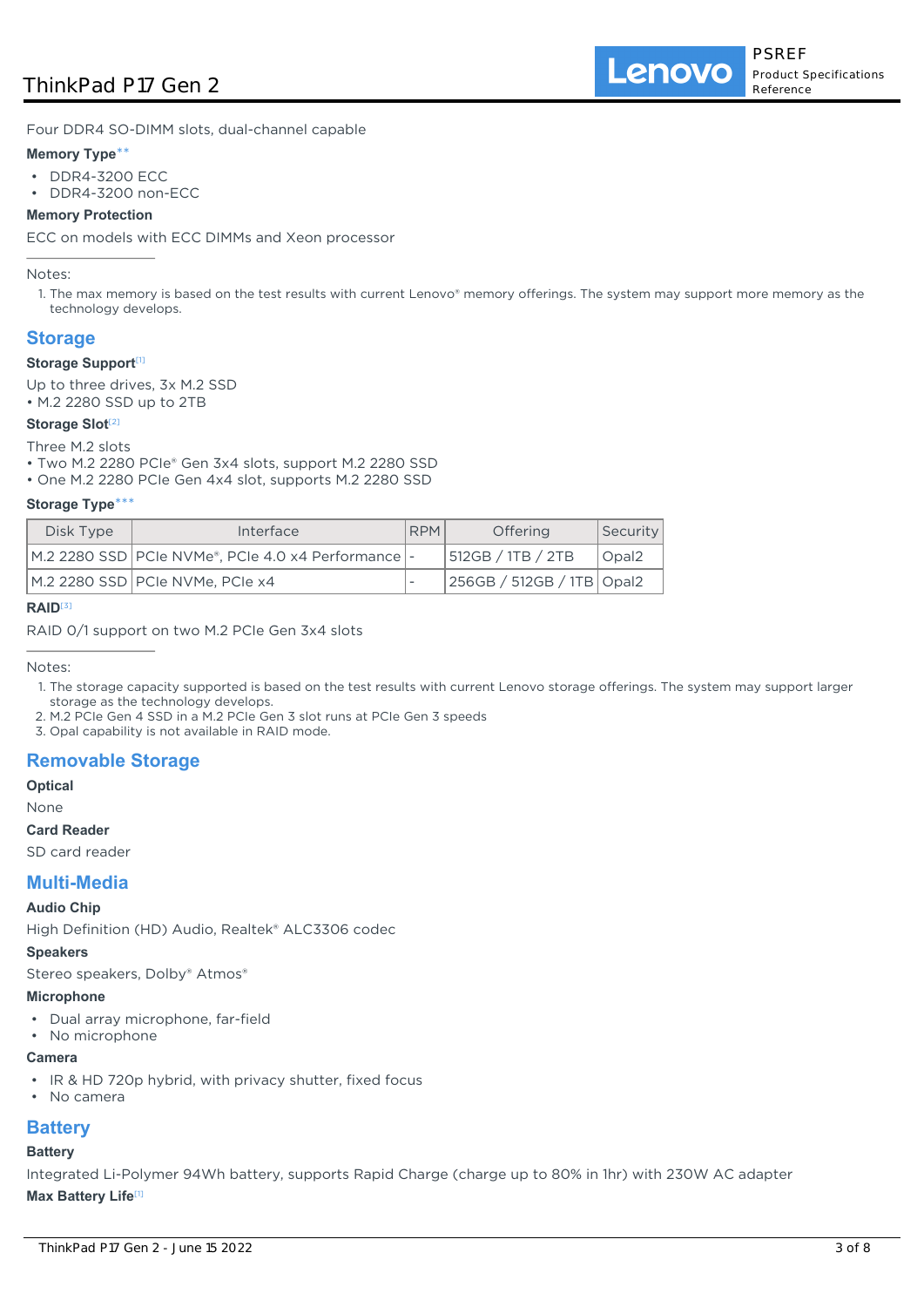MobileMark® 2018: 8.3 hr JEITA 2.0: 11 hr

Notes:

1. All battery life claims are approximate maximum and based on results using the MobileMark 2014, MobileMark 2018, JEITA 2.0, continuous 1080p video playback (with 150nits brightness and default volume level) or Google Power Load Test (PLT) battery-life benchmark tests. Actual battery life will vary and depends on many factors such as product configuration and usage, software use, wireless functionality, power management settings, and screen brightness. The maximum capacity of the battery will decrease with time and use.

## **Power Adapter**

### **Power Adapter**\*\* [1]

- 170W slim tip (3-pin) AC adapter, 100-240V, 50-60Hz
- 230W slim tip (3-pin) AC adapter, 100-240V, 50-60Hz

Notes:

1. AC adapter offerings depend on the country.

# **DESIGN**

# **Display**

### **Display**\*\* [1][2]

| <b>Size</b> | Resolution                |      |            | Touch Type Brightness Surface |                | Aspect<br>Ratio | Contrast<br>Ratio | Color<br>Gamut                           | <b>Viewing</b><br>Angle | <b>Key Features</b>                            |
|-------------|---------------------------|------|------------|-------------------------------|----------------|-----------------|-------------------|------------------------------------------|-------------------------|------------------------------------------------|
| 17.3"       | <b>FHD</b><br>(1920x1080) | None | <b>IPS</b> | 300 nits                      | Anti-<br>glare | 16:9            | 800:1             | 100%<br>sRGB                             | $170^\circ$             |                                                |
| 17.3"       | <b>UHD</b><br>(3840x2160) | None | <b>IPS</b> | 500 nits                      | Anti-<br>glare | 16:9            | 1000:1            | 100%<br>Adobe <sup>®</sup><br><b>RGB</b> | $170^\circ$             | Dolby Vision <sup>™</sup> .<br>DisplayHDR™ 400 |

### **Color Calibration**

• X-Rite® Pantone® factory color calibration (UHD display)

• No color calibration

### **Touchscreen**

Non-touch

Notes:

1. California Electronic Waste Recycling Fee

In California, per state law, Lenovo charges an electronic waste recycling fee on this covered device at the time of sale of the product. For more information, go to https://www.calrecycle.ca.gov/Electronics/Consumer

2. For non-OLED display, HDR is only supported under hybrid mode.

# **Input Device**

### **Keyboard**

6-row, spill-resistant, multimedia Fn keys with Unified Communications controls, numeric keypad

**Keyboard Backlight**

LED backlight

## **UltraNav™**

3-button TrackPoint® pointing device and Mylar® surface multi-touch touchpad

# **Mechanical**<sup>[1]</sup>

# **Dimensions (WxDxH)**

415.44 x 280.81 x 24.31-32.45 mm (16.36 x 11.06 x 0.96-1.28 inches)

# **Weight**

Starting at 3.564 kg (7.86 lbs)

## **Case Color**

Black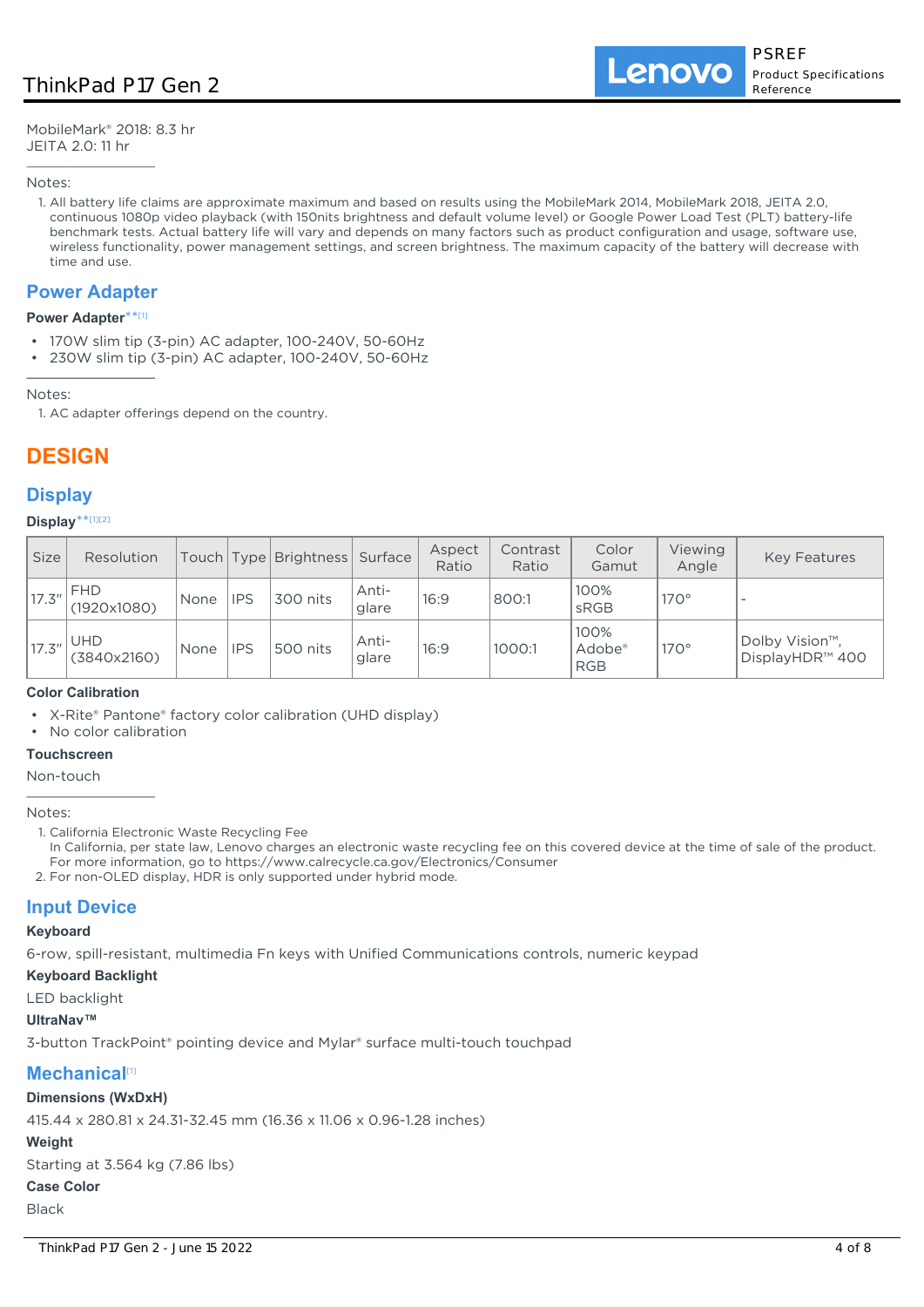## **Case Material**

PPS / 50% GF (top), PA / 50% GF (bottom)

### Notes:

1. The system dimensions and weight vary depending on configurations.

# **CONNECTIVITY**

## **Network**

### **Onboard Ethernet**\*\*

- 2.5GbE, Intel Ethernet Connection I225-LM (vPro models), supports Wake-on-LAN
- 2.5GbE, Intel Ethernet Connection I225-V (non-vPro models), supports Wake-on-LAN

### **WLAN + Bluetooth®**[1][2]

- Intel Wi-Fi® 6E AX210, 802.11ax 2x2 Wi-Fi + Bluetooth 5.2
- No WLAN and Bluetooth

### **WWAN**\*\*

- Wireless WAN upgradable to 4G (with antenna ready)
- Integrated Mobile Broadband 4G LTE, Quectel EM160R, MIMO 4x4, M.2 card, with embedded eSIM functionality
- No support

### **SIM Card**

No SIM card inbox

# **NFC**

No support

### Notes:

- 1. Bluetooth 5.2 is hardware ready but may run at a lower version due to OS limitation
- 2. 6GHz Wi-Fi 6E operation is dependent on the support of the operating system, routers/APs/Gateways that support Wi-Fi 6E, and the regional regulatory certifications & spectrum allocation.

## **Ports**[1]

### **Standard Ports**

- 2x USB 3.2 Gen 1 (one Always On)
- 1x USB-C 3.2 Gen 2 (support data transfer, Power Delivery 3.0, and DisplayPort™ 1.4)
- 2x Thunderbolt 4 / USB4® 40Gbps (support data transfer, Power Delivery 3.0 and DisplayPort 1.4a)
- 1x SD card reader
- 1x Ethernet (2.5GbE RJ-45)
- 1x Headphone / microphone combo jack (3.5mm)

### **Optional Ports**\*\*\*

- 1x Smart card reader
- 1x Nano-SIM card slot (WWAN support models)
- 1x HDMI 2.0 (model with NVIDIA T1200 graphics)
- 1x HDMI 2.1 (model with NVIDIA RTX graphics)

### Notes:

- 1. The transfer speed of following ports will vary and, depending on many factors, such as the processing speed of the host device, file attributes and other factors related to system configuration and your operating environment, will be slower than theoretical speed. USB 2.0: 480 Mbit/s;
- USB 3.2 Gen 1 (SuperSpeed USB 5Gbps, formerly USB 3.0 / USB 3.1 Gen 1): 5 Gbit/s;
- USB 3.2 Gen 2 (SuperSpeed USB 10Gbps, formerly USB 3.1 Gen 2): 10 Gbit/s;
- USB 3.2 Gen 2x2 (SuperSpeed USB 20Gbps): 20 Gbit/s;

Thunderbolt 3/4: 40 Gbit/s

# **Docking**

## **Docking**

Various docking solutions supported via Thunderbolt or USB-C.

For more compatible docking solutions, please visit [Docking for ThinkPad® P17 Gen 2](https://smartfind.lenovo.com/accessories/#/search?categoryL1Name=Docking&categoryL2Names&pageIndex=1&pageSize=40&query=20YU)

# **Monitor Cable**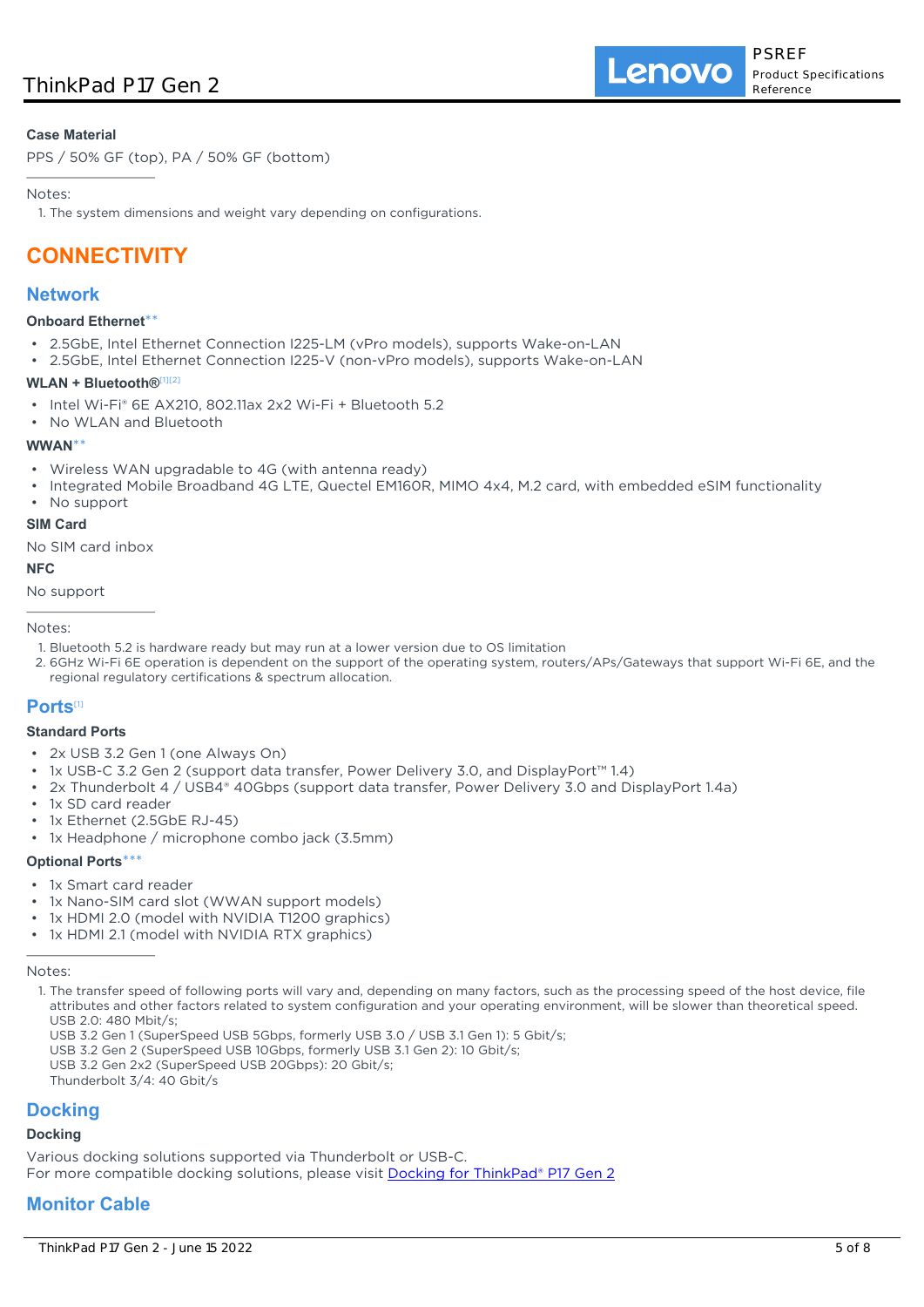### **Monitor Cable**\*\*\*

- Lenovo HDMI to VGA Monitor Adapter
- Lenovo USB-C to DisplayPort Adapter
- Lenovo USB-C to VGA Adapter
- No monitor cable

# **SECURITY & PRIVACY**

# **Security**

### **Security Chip**\*\*

- Discrete TPM 2.0, TCG certified
- Firmware TPM 2.0 integrated in chipset
- Disabled (in some regions)

## **Physical Locks**

Kensington® Security Slot, 3 x 7 mm

## **Smart Card Reader**

- Smart card reader
- No smart card reader

### **Fingerprint Reader**

Touch style fingerprint reader on palm rest, match-on-chip

### **BIOS Security**

- Power-on password
- Supervisor password
- Self-healing BIOS

## **Other Security**

(Optional) IR camera for Windows Hello

# **MANAGEABILITY**

# **System Management**

- **System Management**[1]
- Intel vPro
- Non-vPro

Notes:

1. Intel vPro offers a superset of DASH's defined capabilities.

# **SERVICE**

# **Warranty**

# **Base Warranty**\*\* [1]

- 1-year depot service
- 1-year depot with 2-year system board service (Korea only)
- 1-year limited onsite service
- 3-year (1-yr battery) depot service
- 3-year (1-yr battery) limited onsite service
- No base warranty

# Notes:

1. More information of warranty policy, please access https://pcsupport.lenovo.com/warranty

# **ENVIRONMENTAL**

# **Operating Environment**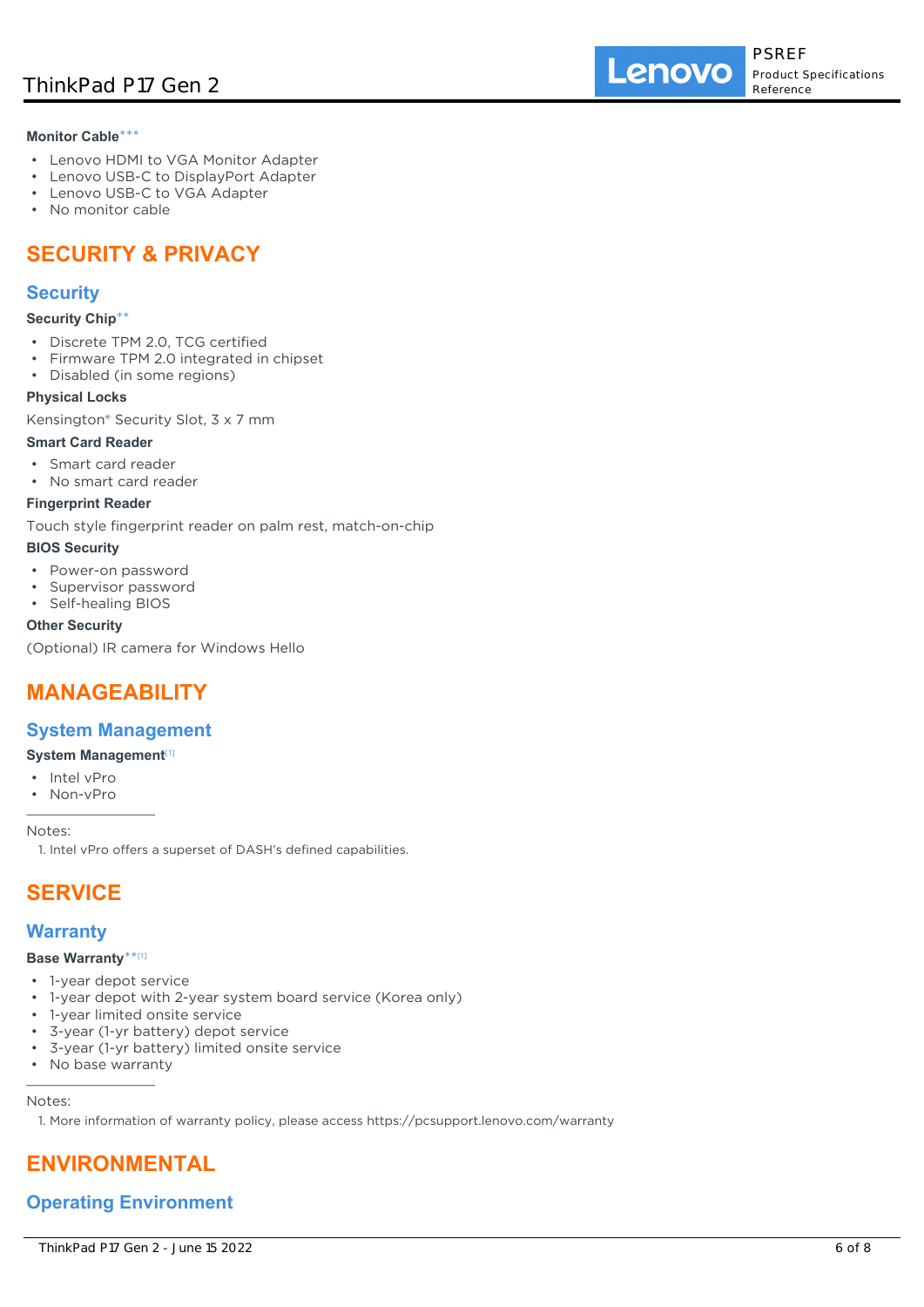# ThinkPad P17 Gen 2

Lenovo

### **Temperature**[1]

- Operating: 5°C (41°F) to 35°C (95°F)
- Storage and transportation in original shipping packaging: -20°C (-4°F) to 60°C (140°F)
- Storage without package: 5°C (41°F) to 43°C (109°F)

### **Humidity**

- Operating: 8% to 95% at wet-bulb temperature 23°C (73°F)
- Storage and transportation: 5% to 95% at wet-bulb temperature 27°C (81°F)

#### **Altitude**

Maximum altitude (without pressurization): 3048 m (10,000 ft)

Notes:

1. When you charge the battery, its temperature must be no lower than  $10^{\circ}$ C (50°F).

# **CERTIFICATIONS**

# **Green Certifications**

### **Green Certifications**

- EPEAT™ Gold
- ENERGY STAR® 8.0
- RoHS compliant

# **Other Certifications**

**Mil-Spec Test**

MIL-STD-810H military test passed

# **ISV Certifications**

### **ISV Certifications**

Please visit [ISV certifications for Lenovo Workstations](https://www.thinkworkstations.com/isv-certifications/)

- Feature with \*\* means that only one offering listed under the feature is configured on selected models.
- Feature with \*\*\* means that one or more offerings listed under the feature could be configured on selected models.
- Lenovo reserves the right to change specifications or other product information without notice. Lenovo is not responsible for photographic or typographical errors. LENOVO PROVIDES THIS PUBLICATION "AS IS," WITHOUT WARRANTY OF ANY KIND, EITHER EXPRESS OR IMPLIED, INCLUDING THE IMPLIED WARRANTIES OF MERCHANTABILITY OR FITNESS FOR A PARTICULAR PURPOSE. Some jurisdictions do not allow disclaimer of express or implied warranties in certain transactions, therefore this disclaimer may not apply to you.
- The specifications on this page may not be available in all regions, and may be changed or updated without notice.